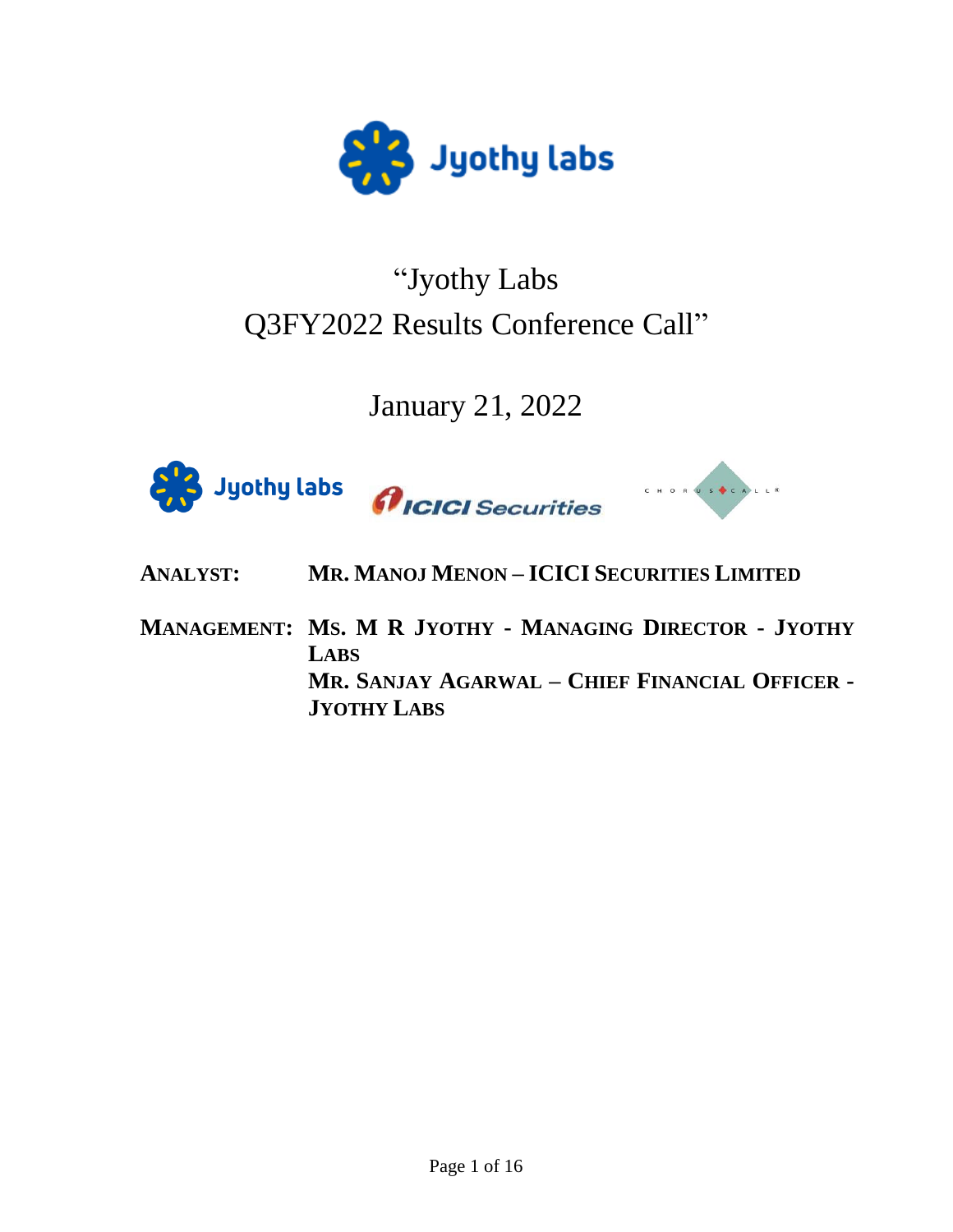

- **Moderator:** Ladies and gentlemen, good day and welcome to the Jyothy Labs Q3 FY2022 results conference call hosted by ICICI Securities. As a reminder, all participant lines will be in the listen-only mode and there will be an opportunity for you to ask questions after the presentation concludes. Should you need assistance during the conference, please signal an operator by pressing '\*' then '0' on your touchtone telephone. Please note that this conference is being recorded. I now hand the conference over to Mr. Manoj Menon from ICICI Securities. Thank you and over to you Sir!
- **Manoj Menon:** A warm welcome to the Jyothy Labs Q3 FY2022 results conference call. At ISEC it is our absolute pleasure to host the management for the call today. Today from the management we have, Ms. M R Jyothy, the Managing Director and Sanjay Agarwal, CFO. Over to management for the opening remarks and we shall open it up for Q&A after that.
- **Sanjay Agarwal**: Thank you Manoj. Good afternoon friends and thank you so much for taking time out to be with us on this call today. Hope all of you and your families are safe, unfortunately due to COVID and its variants now we are witnessing again disturbances in our lives and consequently the economic activities are getting impacted. We are however hopeful that with the resilience of our portfolio and our team's commitment, our business should be able to face this period.

Friends we had a strong start to this year in Q1 and Q2 with 21% and 16% revenue growth respectively and with a similar momentum happy to report Q3 FY2022 we have achieved 13.1% revenue growth which has a volume growth of 7% and for the YTD nine months FY2022 our topline growth is 16.7%. Even we annualize it on a two year CAGR basis we have been consistently delivering double-digit growth for the last few quarters which is backed by our relentless focus on execution or the way we look at it is focus on everyday execution to build scale with agility and which is what has helped us in gaining market share across categories. This quarter growth of 13% is on top of 15% growth we had in Q3 of FY2021.

this has been achieved in spite of challenging higher input prices which is resulting in increase in the retail prices and does impact the consumer purchasing power, our portfolio which is more essential day-to-day household consumption, we are witnessing stable consumer demand. On consumer sentiments, I would say its mixed because one the economy is getting normalized but at the same time higher inflation is adversely impacting the monthly household budget of the consumers.

Now for this quarter there was an increased mobility when we look at it from October to December 2021, there was a stabilization in all the distribution channels specifically on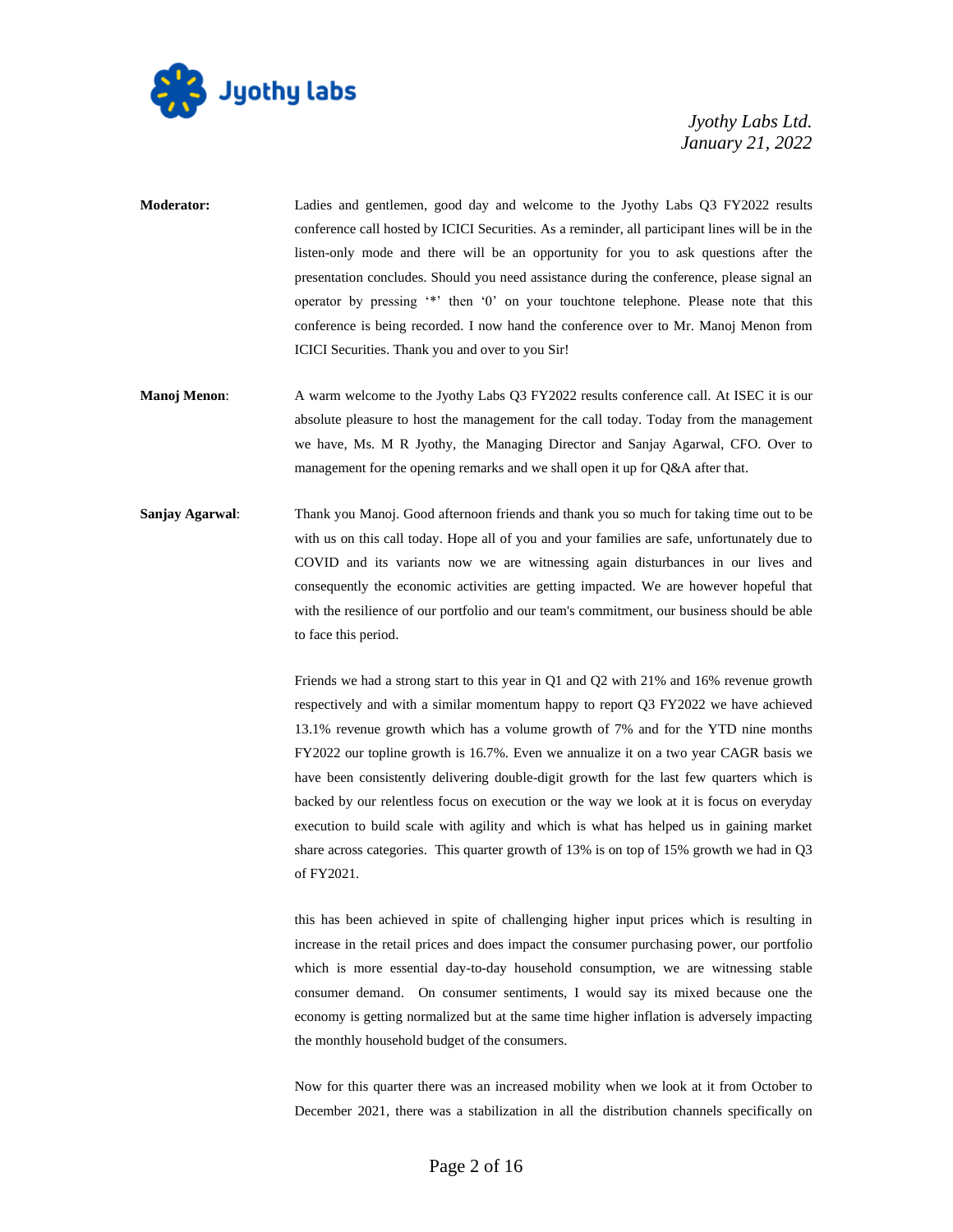

modern trade and CSD which we had seen were impacted for large part of last 18 months; however, as we speak again in the month of January there have been some disruption, footfalls are coming down in modern trade and CSD channels. From the urban rural perspective, they both continue to do well, we believe the fundamentals of our consumption story for India is intact.

We are focusing on the potential of rural growth with the addition of rural stockists, van operations, adding more sales team on ground which is giving us a sustainable advantage and growth. We will continue to focus on distribution, digital expansion, innovations and all the focus on all the channels and also urban and rural at the same time is giving us a good double digit growth for the quarter and as well as on a two year CAGR basis.

Higher raw material prices have impacted the margins, which is a matter of concern, but we have been managing it with calibrated price increases and several inward looking cost rationalization measures. We will continue to focus on technology which will help us in our distribution, supply chain and improve productivity because in this environment, the most important thing is to manage or maintain a good balance between volume growth, market share and margins.

As you would have again observed in our results there has been a pressure on margins but still we are focused on promotional activities, we have been judicious on our media spends to support our full business potential of our brands. These spends we believe will give a significant benefit now and in the future to enhance the long-term shareholder value.

A quick summary on our financial performance this quarter we have grown by double digit, all categories have also witnessed double digit growth including on a two-year CAGR basis which is very, very important for us because for the last six, seven quarters, we have been having a double digit growth, it becomes a habit or a practice for us to work hard and make sure that the business is going from strength to strength.

However as we see the margins have declined and that is because of the increase in the unprecedented input prices and EBITDA from historical 15% -16% is at 11.3% this quarter. Now this is a concern for everyone and it is an industry wide issue. We have partly mitigated it through scale leverage, a lot of cost optimization projects and price increases. As we have highlighted in our presentation, the input prices for key raw materials which we have put down all the prices for the last 18 months for palm oil, Lapsa, HDPE, everywhere the prices have sharply increased by anywhere between 60% and 100% in the last 18 months.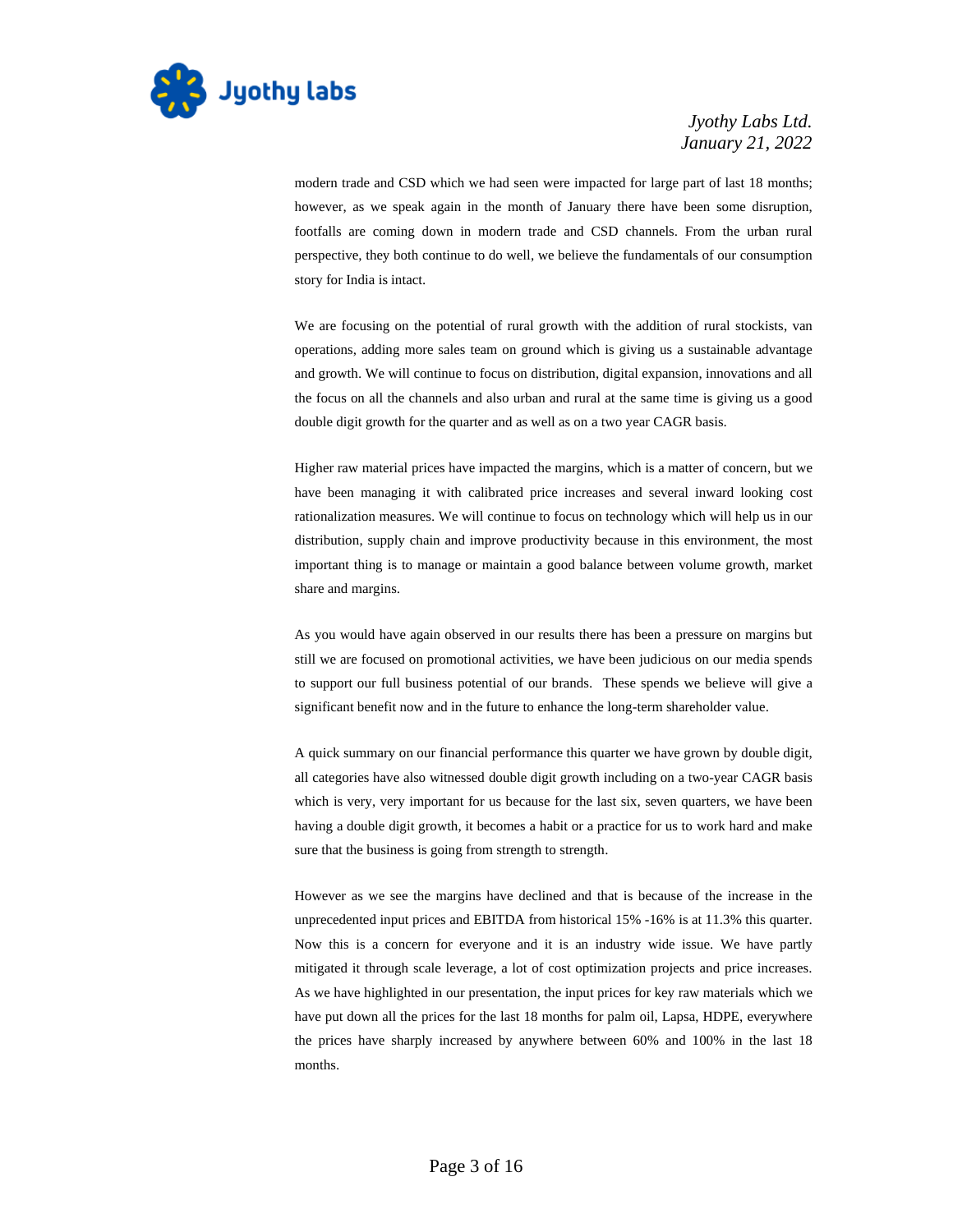

Now in spite of all the challenges we are trying to ensure that the products are available and we still maintain the best quality despite the increase in the input costs. Another data point, input prices as a percentage of turnover has increased by 14% and we are taking more calibrated price increases to protect the margins. we have been taken further price increases and they are in the pipeline, but important thing is we have seen a good demand for our products obviously the execution is driving most of the growth which is helping us gaining strong market share and we do not want to break that momentum which has been built with a lot of hard work. further focus on product mix and SKU rationalization which can further offset material cost pressure. To continue our sales momentum, our A&P spends for this quarter is 7.4% to sales versus 6% we had it in the last year which is an increase of 43% for the nine months ended December 2021.

The key thing is to keep investing behind the brands and focus on distribution which is helping us gain market share across all categories which validates our strategy. I will spend few minutes just to give you a deeper insight on our quarterly performance of all our categories. First is the Fabric Care. It is done well with 18.8% growth this quarter and a 23% growth for the last nine months. If we go a little deeper into it post-wash which is Ujala Fabric Whitener has achieved pre-COVID levels. It is doing well. Crisp and Shine has still to achieve normal sales maybe another quarter or two once the mobility becomes normal.

Ujala IDD we have extended it to West Bengal and have received good response. Ujala Liquid is also doing well, so from that perspective I think the Fabric Care portfolio has done well and the challenges we were earlier seeing because of the CSD and modern trade not operating or the metros having a large format stores not operating since that has come back overall fabric care businesses has done well.

On dish wash category which has been doing very well for us both Exo and Pril continue to do well and we have been having double digit growth with hygiene focus and our brand positioning. We have been increasing our marketing spend both in Pril and Exo. Last time we spoke about it we have got a new brand ambassador for Pril, Riteish and Genelia Deshmukh. Our market share has been gaining every quarter on Exo which used to be 11.3% in 2019 on a pan India basis, now it has inched up to 13.7% as we speak, so this is a significant improvement, and we would really focus on it to keep growing this dish wash category.

In household insecticide, again our automatic liquid vaporizer machine is picking up good growth across different markets and again this is the first time when we have hit a double digit market share on a pan India basis on liquid vaporizer, so now we are at a 10.2%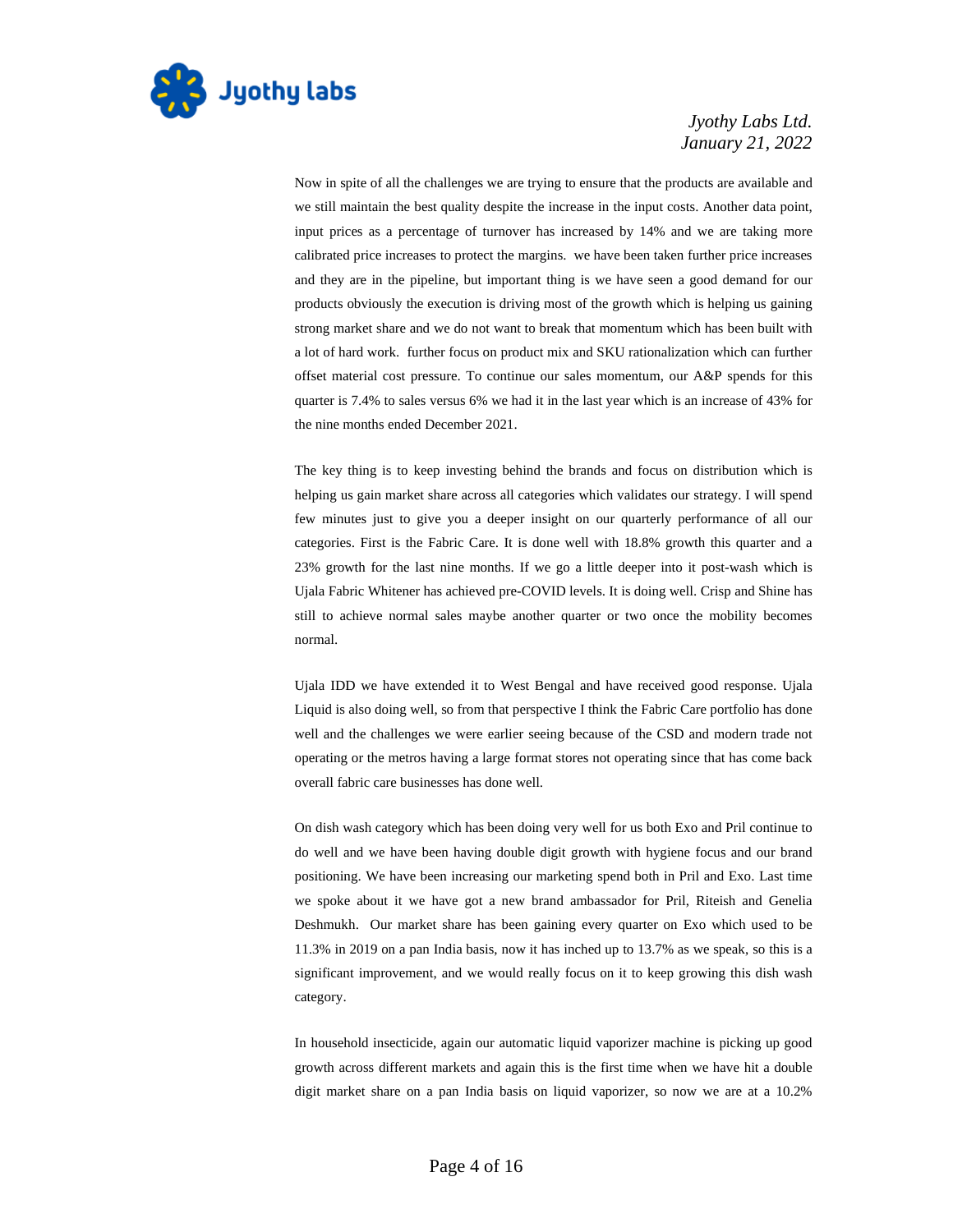

market share versus where we used to be in 8% to 8.5% in calendar year 2020. We have been speaking about it that we have been focusing on it, we have been overspending on liquid vaporizer so that we get our product across to the consumers which has really worked well and even on a two-year CAGR basis we have delivered a double-digit growth. So we are very happy that liquid vaporizer is doing good.

Finally, personal care which is a Margo franchise, a lot of groundwork or ground activities are underway to celebrate our 100 years of Margo and it is doing well. It had a flat growth this quarter; however, last time same quarter we had 48% growth, so overall on a two year CAGR basis it has grown by 22% so healthy performance on personal care as well.

In summary, we are focusing on a tech-led distribution, focusing on increased media spends in spite of all the challenges. We want to build our volume growth. We want to build scale and it is evident from the higher revenue growth we have been seeing for the preceding six quarters and with this outperformance in our product portfolio revenue growth will lead into market share gains. brand building investing on the front end and strengthening the distribution, adding manpower on ground to enhance market execution. So those will be our strategy as we move along.

On that optimistic note, I will finish my opening remarks and we are happy to answer any questions or clarifications you may have. Thank you.

**Moderator**: Thank you. Ladies and gentlemen we will now begin the question and answer session. We have the first question from the line of Percy Panthaki from IIFL. Please go ahead.

- **Percy Panthaki:** Good evening. I just wanted to understand the pricing action, so I believe in this quarter we have a YoY pricing of about 6%, but some of it would be taken during the quarter and would not have fully affected Q3 so if I take that into consideration, what kind of YoY pricing growth will we have in Q4?
- **Sanjay Agarwal:** As you rightly stated, the price increase have taken somewhere in end of Q1, Q2 which has got affected fully in Q3 and as we speak on an exit basis our price increase would have been in the range of around 8%.
- **Percy Panthaki:** Okay, so around 8% is what we will feel fully in Q4?

**Sanjay Agarwal**: That is right.

**Percy Panthaki:** Okay and that would still not be enough to really counter the cost inflation that is clear, but what I wanted to understand is that the incremental 2% pricing that you will get from Q3 to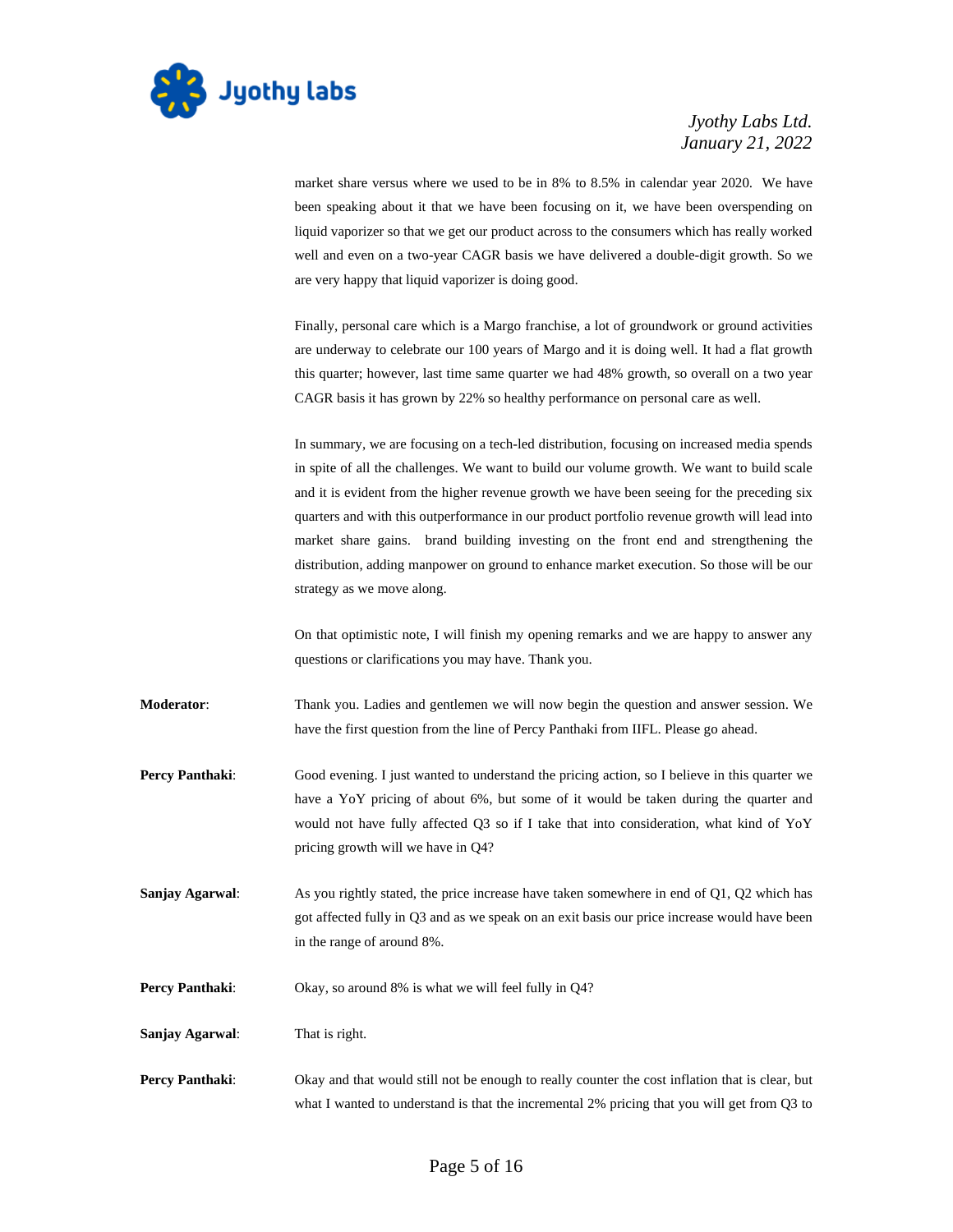

Q4, will it at least offset any incremental cost inflation from Q3 to Q4 so what I was just trying to understand is that as we go further into the future like not too much into the future I am only talking about Q4 now, should we see the EBITDA margin adjusted for of course seasonality improve versus what we have seen this quarter?

**Sanjay Agarwal:** Yes, Percy we are all focusing on improving our margin profile and internally we want to go back to 15% EBITDA margin as early as possible, so as what you rightly said, we have already taken some measures of price increase and other measures which will obviously get translated in Q4 and as and when if input prices keep increasing, we will take further price increases and other measures.

**Percy Panthaki:** Secondly just wanted to look at your Fabric Care segment, you have given YTD two year CAGR of 4.6% if I am not mistaken, so which is relatively the slowest growing segment in your business, so just wanted to understand what is holding back the growth there because the market leader is really doing fairly aggressive growth in the Fabric Care segment?

- **M R Jyothy**: Fabric Care segment if you remember it has been hit last year especially in the post wash segment and some of which we are recovering this year in Ujala Fabric Whitener while Crisp and Shine which is again a post wash continues to be impacted, it has improved but it is yet to see its full glory mainly because the schools are shut, the offices are partly open partly work from home so this specifically caters to work wear and school wear and things like that. So once those things start fully that should come back and we also had seen some institutional growth not happening last year and hence it has affected the thing, but once things open up all of this will be coming back in its full glory.
- **Percy Panthaki:** If I look at only the detergent segment of your fabric wash I am not asking for any exact numbers, but could you give some color or sort of some brief idea on how better the performance is there versus the overall Fabric Care?
- **M R Jyothy**: Yes, so we are growing in double digits in detergent segment, we have also launched our liquid last quarter under Ujala and we have just about yesterday launched our Liquid Detergent in the Henko segment as well in the south. So going forward we will be getting growth where we are seeing a shift from powders to liquid, we will be capturing on that growth as well.
- **Percy Panthaki:** Understood and my last question is on the overall demand environment, there are certain companies which have planned off slow down in the general FMCG growth, of course last three quarters you have performed exceedingly well, but is there any risk that the topline growth really falters in Q4 because of whatever reason either because of any pipeline adjustment or because of end consumer demand because right now what is really going for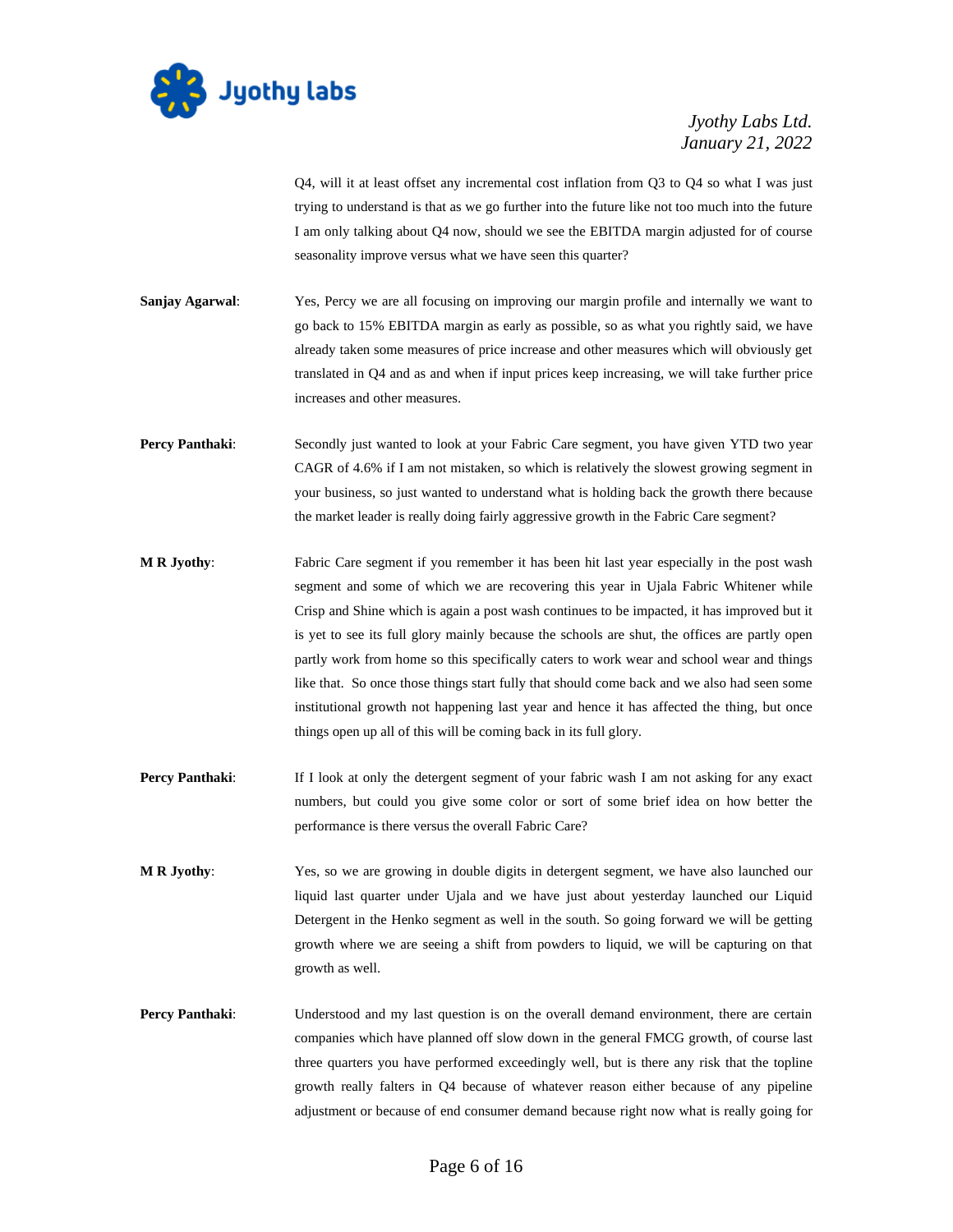

you is the topline growth, margins have been very badly affected probably the worst among entire FMCG pack and if the topline growth also falters then that will be a little premature before the margins have sort of recovered so just wanted your view on that?

- **M R Jyothy**: Percy, frankly we do not want to be bothered by what is happening and we want to focus on our activities like increasing stock sales and for us there is a lot of miles to go, so in that sense we would want to focus on increasing outlets and getting channel partners on board and our focus is on distribution while this inflation yes to an extent may be from a long term if it continues could come in the way, but we have seen growth in urban this quarter especially because of the festive activities, all the pending demand coming up and may be it could effect but our work and our focus on growing in double digits will continue.
- **Percy Panthaki:** Right but as of now there is no sort of early warning signs or any sort of reason to believe that Q4 is going to be affected quarter in terms of topline trajectory?
- **M R Jyothy:** No, as of now not much.

**Percy Panthaki:** Okay, that is all from me. Thanks and all the best.

- **Moderator**: Thank you. We have the next question from the line of Kaustubh Pawaskar from Sharekhan by BNP Paribas. Please go ahead.
- **Kaustubh Pawaskar**: Good afternoon. Thanks for giving me the opportunity. My question is again on the Fabric Care and more towards the revenue growth, so this quarter we have seen double digit growth and you alluded to the point that because there was an improvement in mobility and out of home consumption also increased so that led to improvement in the Fabric Care category growth, but now since because of the Omicron there is restrictions on mobility in most of the states so considering that should we expect the Fabric Care growth to moderate and overall it will have impact on the revenue growth?
- **M R Jyothy**: Nothing like that because we have not seen other than institutional which could happen some slowdown there, but largely there has not been any other than the schools and offices which affecting one category for us as in one brand for us otherwise we do not see that much of an issue there.
- **Kaustubh Pawaskar**: And you just mentioned that distribution is something which you are focusing on, so in last month can you just let me know how, what kind of distribution ambition you have done on the retail front?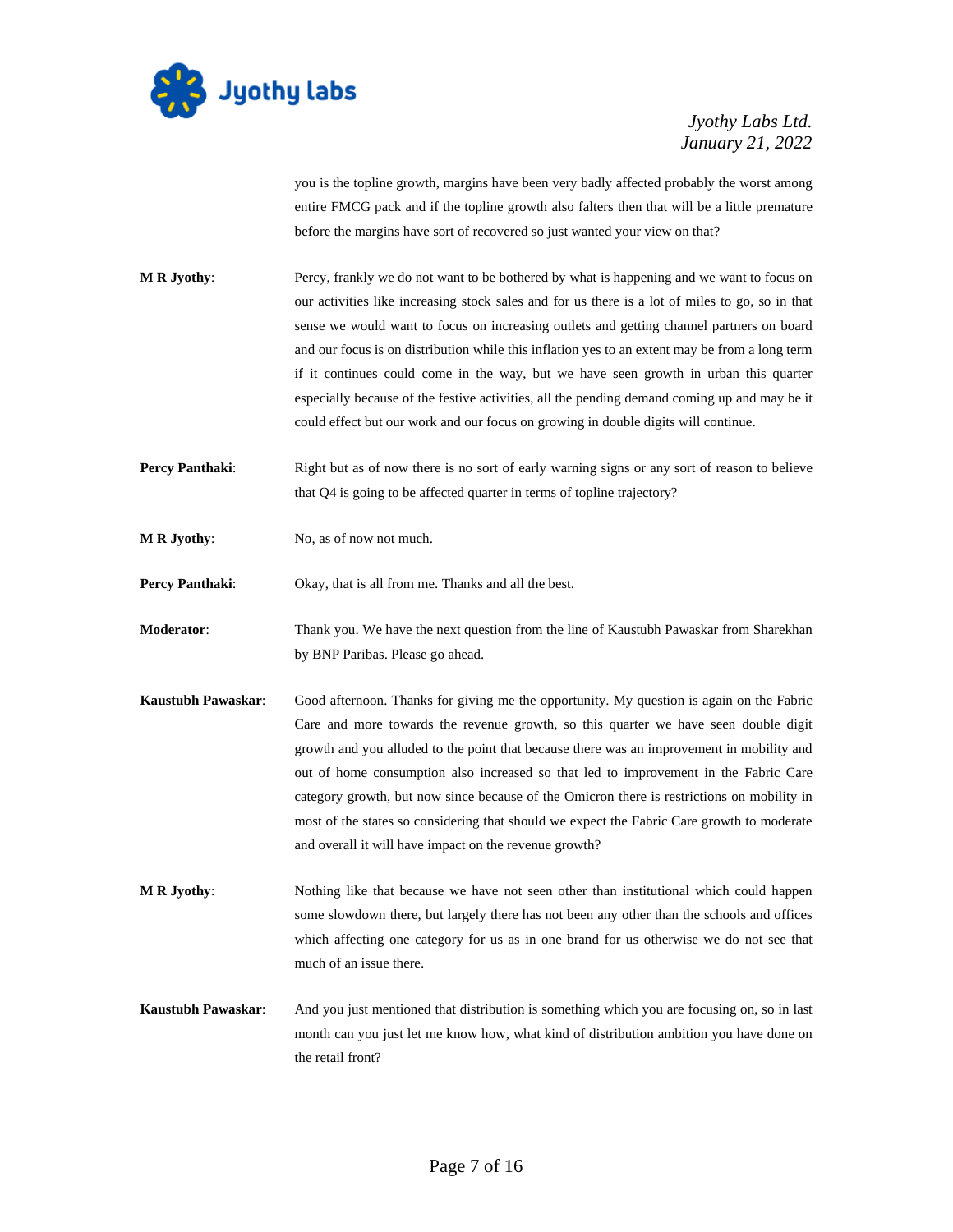

- **M R Jyothy:** It is mainly I have spoken on increasing the outlets right from the beginning of the year, right from April, we were somewhere at 8.5 lakhs and now we have crossed one million outlets and our focus is to keep increasing the number of outlets from now on, so we have hit the one million mark which we wanted in a long time that is direct coverage.
- **Kaustubh Pawaskar**: Right, so any target as such that after three to four years we want to increase your outlets by this much, any specific target internally you have for this?
- **M R Jyothy**: Target is in the mind I would not want to say, we would want to benchmark the industry leaders there, so it is a journey and it will be always on an increase I would say in the next at least four five years we have to be at the market leader levels.
- **Kaustubh Pawaskar**: Thanks a lot.
- **Moderator**: Thank you. We have the next question from the line of Mr. Manoj Menon. Please go ahead.
- **Manoj Menon**: Just when I look at the volume performance, 7% volumes which we have delivered in the quarter, if you could just help us understand the five, six categories which you have which has been the ones let us say which have grown in double digits and which are the ones which are the best three and the bottom three?
- **Sanjay Agarwal:** Is the question on volume growth is it in which particular category is more ?
- **Manoj Menon:** Right, Sanjay, the basic assumption here is let us say the core Ujala really would not have grown in volumes right, so apart from that I am just trying to understand, of the 7% is it truly broad-based or are there a few categories where you are seriously outperforming and the few ones which you need to improve?
- **Sanjay Agarwal:** There is nothing where we are concerned. Just in terms of numbers dish wash obviously has done much better followed by Fabric Care and then Personal Care and HI.
- **Manoj Menon:** Just could you repeat that dish wash is the best performer?
- **Sanjay Agarwal**: And then Fabric Care and then you have HI and personal care.
- **Manoj Menon:** When you say Fabric Care, this is Fabric Care minus the core Ujala right?
- **Sanjay Agarwal**: Correct.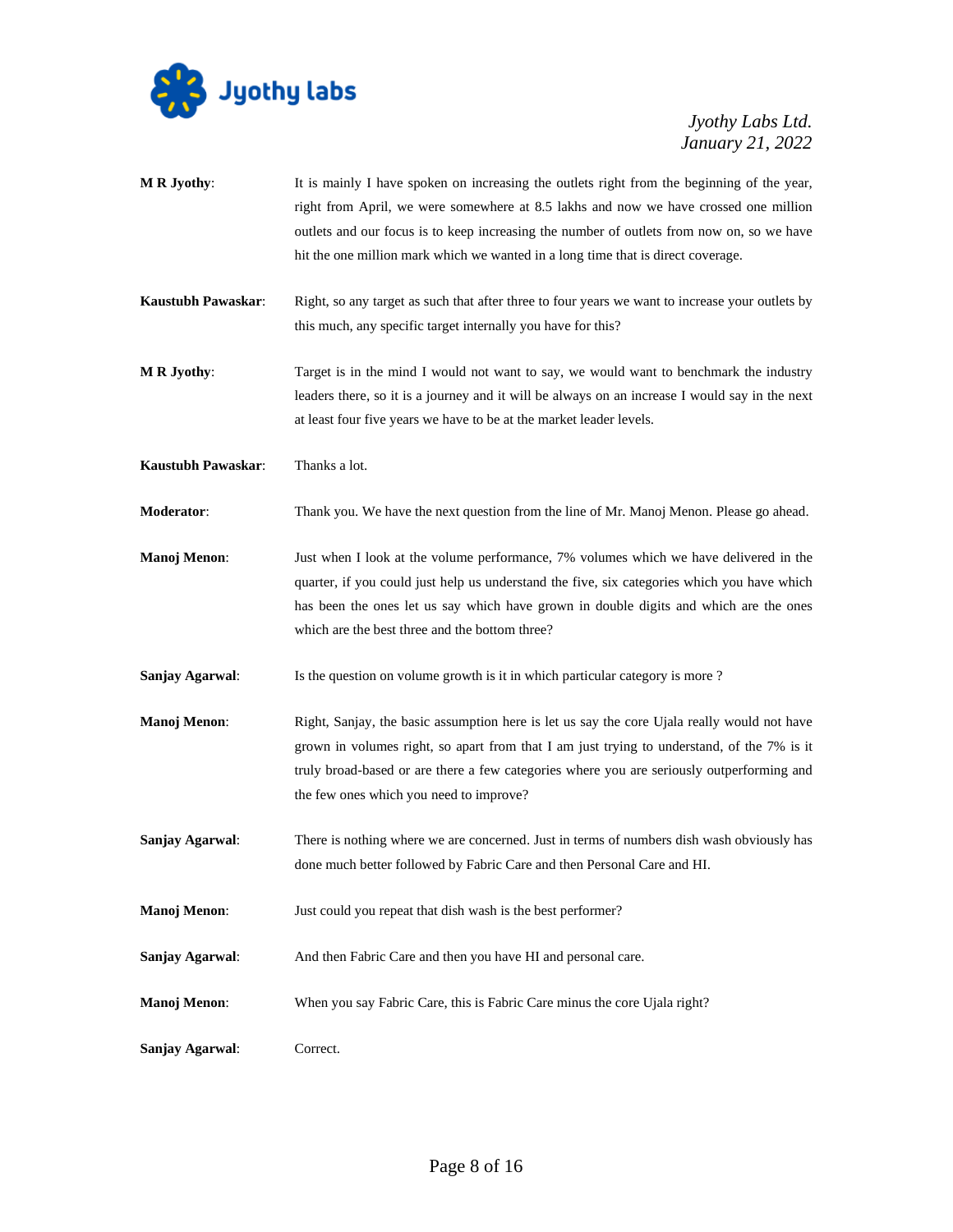

- **Manoj Menon**: Understood and secondly we just saw and exchange announcement about Mr. Ullas Kamath not seeking the reappointment or extension, any comments from management would be helpful.
- **M R Jyothy**: The thing is, for Mr Kamath it would mean an extension of another five more years and he wanted to come out from the executive role and to focus on things closer to his passion while he will always remain with us as a family and he is just a phone call away.

He will be continuing on the JFSL board and will be taking care of that business.

- **Manoj Menon**: Understood. If Ullas Sir is there on the call, I just want to put it on record. Sir thank you so much, we are truly learnt a lot from you and had really enjoyed interactions with you. You have been one of the nicest corporate managements I have interacted with. Thank you Sir. And the third one question or a clarification which I wanted was I think there is the big narrative of D2C, digital native etc, etc, but from your vantage point of your portfolio, are there these sort of let us say quote, unquote perception of disruption actually happening in your category?
- **Sanjay Agarwal:** I think it is a very good question and it is definitely fashionable and everybody wants to look at D2C and there is nothing for us also not to evaluate. we have multiple brands and different categories which have a different growth plans but we also have to evaluate whether there is a good value in those D2C brands or is it only about valuation and the hype so we will be focused on every new opportunity which are there in the market whether it is alternate channels, whether it has been on e-com and whether it is now D2C. So it is there on our horizon and as and when we think there is a real need for us to go into the D2C only products , we will definitely do it.
- **Manoj Menon:** Understood Sanjay and actually my question was more from the point of view that the D2C DFB etc., that is something I wanted your view as industry experts out there, is that it appears that it is more on the personal care side and some on the functional food side etc. I am not sure, it is actually there anything material which is actually happening on D2C DFB on the Fabric Care and the home care rather not just Fabric Care, just want to do your views on, is it happening or how do you look at that, because let me put this way, can I make a statement that let us say your portfolio is possibly the least impacted because of D2C DFB, which is happening in the market, we will be the correct statement to make?
- **Sanjay Agarwal:** Manoj, you are right. Most of these brands are consumers will pick up on the D2C platform where these are more involved categories, so while you are choosing your body lotion and cosmetics and things like that definitely there is lot of comparisons which you do while you pick up any of the stuff and hence there has been more of those brands in D2C channels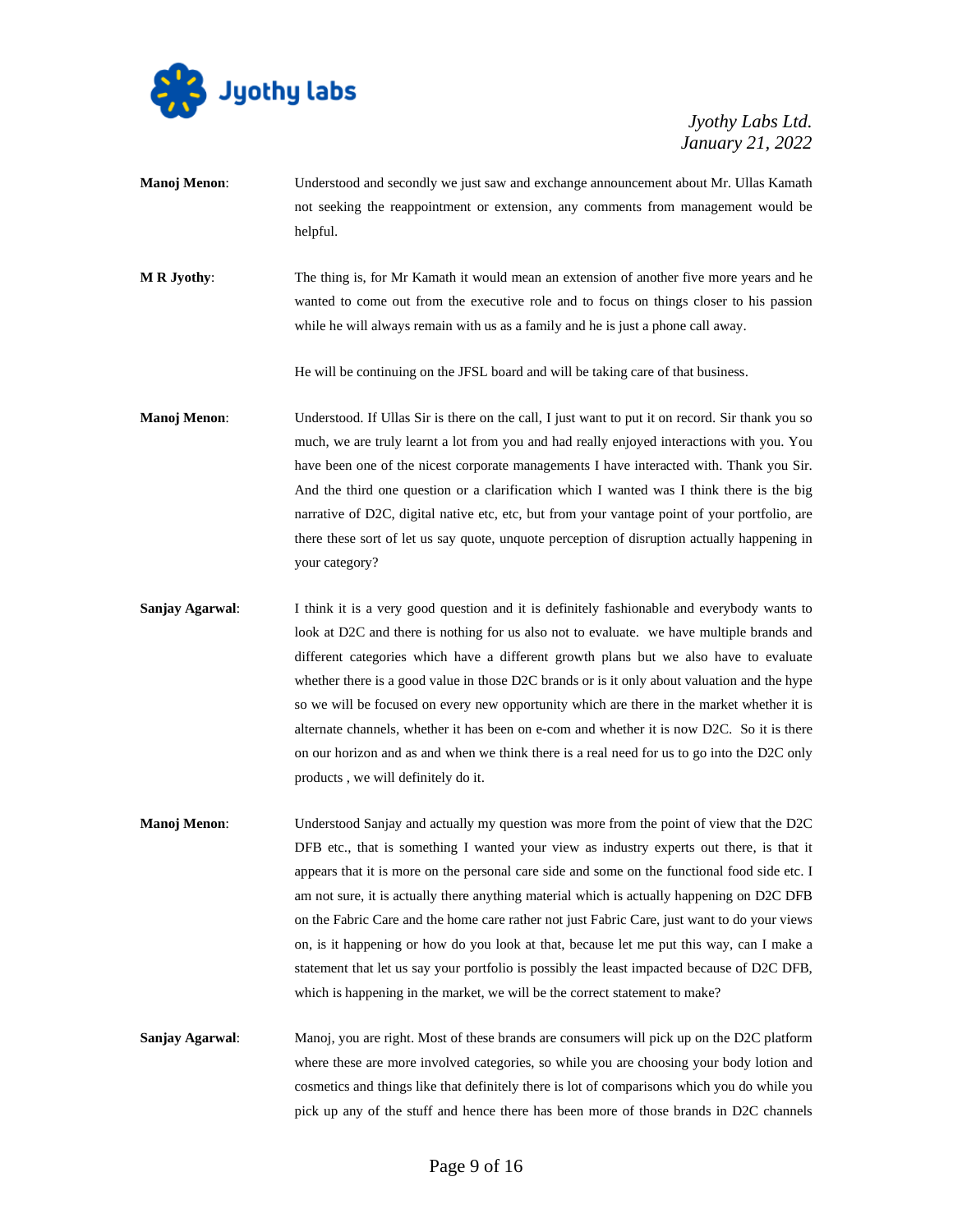

while we have been focusing or our portfolio is more focused on fabric care, dish wash and detergents and stuff like that and HI there is not much of a D2C brands penetrating so I hope that answers your question, so you are right in your assessment.

**Manoj Menon**: Understood. Thanks, I will just get back in with you. Thank you.

**Moderator**: Thank you. We have the next question from the line of Selva Muthu Kumar an investor. Please go ahead.

- **Selva Muthu Kumar**: Good evening to management of the Jyothy Labs. Congratulations of excellent set of numbers. Sir, I have two questions regarding Margo market share, what is the present market share, what is the growth rate compared it year-on-year flat growth, so do we have any specific plan to increase market share in Margo segment. Second question is regarding how much cash available in book, any inorganic acquisition possible within one year? Thanks a lot.
- **M R Jyothy**: So we do not subscribe to the Margo market share data, but the brand has seen 20%- 22% CAGR growth in the last two years, so the brand is doing well, this quarter was flat more so because this brand especially, for this brand it does well in the other three quarters and the winter season is usually not so great in terms of this thing, last year we had a 48% growth in the brand and this year because of the early onset of winter, it did suffer a slight setback but in spite of that we have delivered some bit of growth, but if you see on an overall basis twoyear CAGR we have delivered a 22% growth.
- **Sanjay Agarwal**: The second question what you had is, we continue to be a net debt free company and acquisitions, yes it is something we have it on a horizon, but we want to get it at our terms in the sense of pricing and the categories in which we want to be present in so it is a deep search which we will have to do and at the relevant time or once we are ready with it we will be able to share more about it.
- **Selva Muthu Kumar**: Thank you.

**Moderator**: Thank you. We have the next question from the line of Aniket Sethi. Please go ahead.

**Aniket Sethi**: On the rural distribution bit, so one thing is you mentioned about addition of rural stockist, so if you can quantify it, how are we increasing it or are we kind of going much deeper in terms of our reach. Second in terms of the van sale you mentioned briefly in the opening remarks, is it a meaningful contribution currently, what are the cost of doing business this way and what are the plans over here?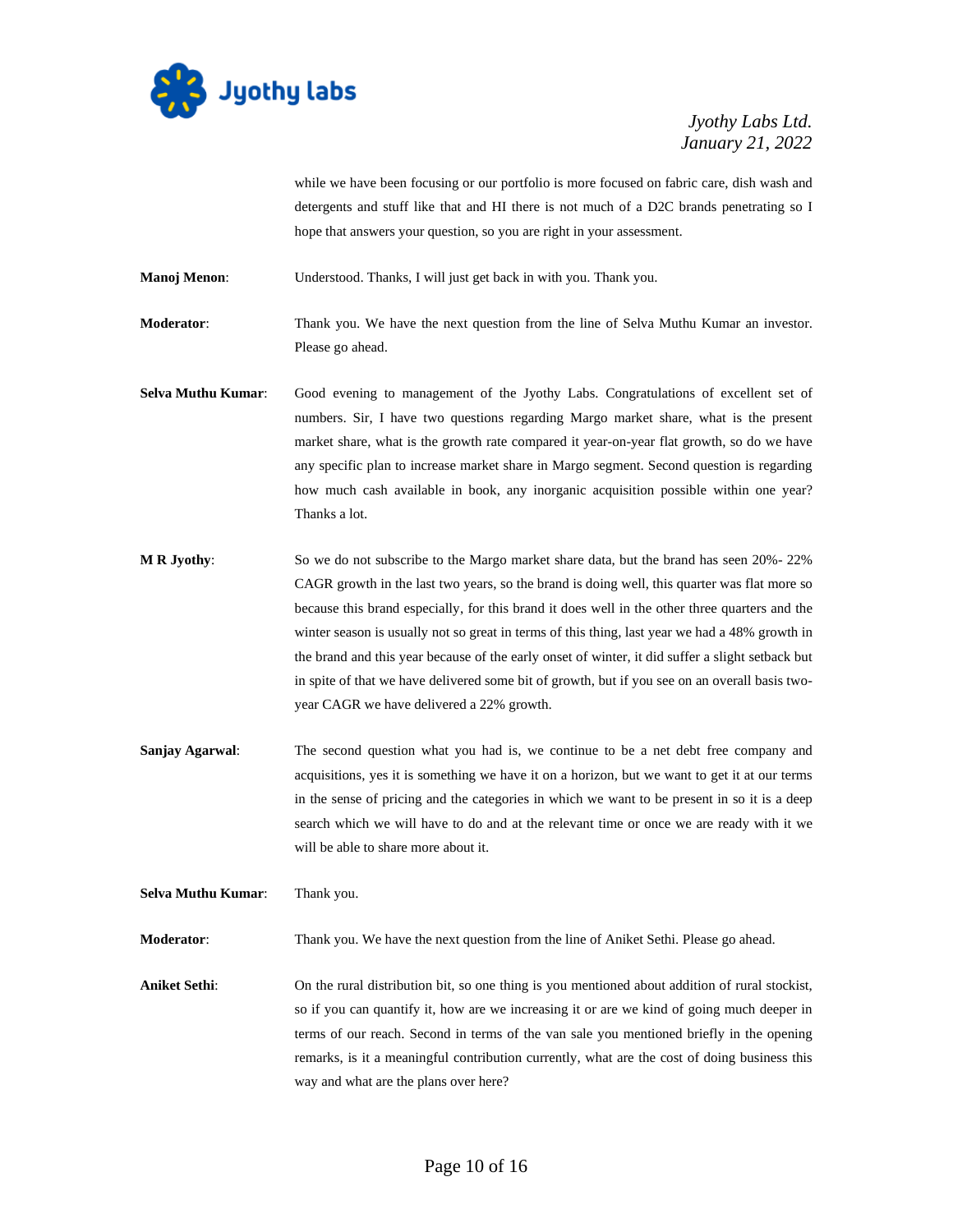

| Sanjay Agarwal:      | Rural stockist in last one year we would have added another 500 sub-stockist, which really<br>helps us in a good line of sight, the products which we are selling deep into the villages say<br>population up to 5000 with help of van operations and mopedsall this is to facilitate those<br>sub-stockist in that market so that we can penetrate a lot of LUPs. Obviously we have to<br>evaluate the cost benefit analysis and we have seen good ROIs for the investments we are<br>doing both on adding manpower in rural areas and van operations. |
|----------------------|---------------------------------------------------------------------------------------------------------------------------------------------------------------------------------------------------------------------------------------------------------------------------------------------------------------------------------------------------------------------------------------------------------------------------------------------------------------------------------------------------------------------------------------------------------|
| <b>Aniket Sethi:</b> | Okay, but like have you been doing the van operations in some time now and the plan is to<br>probably feed the wholesale channel from this?                                                                                                                                                                                                                                                                                                                                                                                                             |
| Sanjay Agarwal:      | It is not feeding the wholesale channel. It is feeding more of the areas where the sub-<br>stockists find their challenges in reaching into the 5000-10000 population areas, so we are<br>just helping them in getting there so that our penetration increases/improves.                                                                                                                                                                                                                                                                                |
| <b>Aniket Sethi:</b> | Second on the dish wash piece, so slightly longer timeframe one year or so 18 months, if<br>you can kind of qualitatively dissect the growth between Exo and Pril because on a market<br>share basis at least the growth of Pril seems to have kind of come off Pril, we did quite<br>some time back, did some various launches and it took off quite well, so anything different<br>or divergent over here since the last year or so?                                                                                                                  |
| Sanjay Agarwal:      | Both Pril and Exo have been doing well. Pril is more metro product, urban market, e-com<br>while Exo is focus on rural areas Rs.5, Rs.10 and we are focusing on it because the LUPs<br>help us in accessibility of our products in that market so both have a very different focus as<br>we speak.                                                                                                                                                                                                                                                      |
| <b>MR</b> Jyothy:    | Also modern trade and e-com has a larger share in terms of liquid sales, so any impact on<br>those channels last year those would also kind of impact this thing, but we have seen double<br>digit growth in both channels.                                                                                                                                                                                                                                                                                                                             |
| <b>Aniket Sethi:</b> | Thank you so much Sir.                                                                                                                                                                                                                                                                                                                                                                                                                                                                                                                                  |
| <b>Moderator:</b>    | Thank you. The next question is from the line of Gaurav Jogani from Axis Capital. Please<br>go ahead.                                                                                                                                                                                                                                                                                                                                                                                                                                                   |
| Gaurav Jogani:       | Thank you for the opportunity. My first question is with regards to we have clearly seems<br>that only within 8% price increase so far the focus is clearly towards driving the volume<br>growth over the value growth as of now, absorbing some sort of limitation but Sir, any<br>guidance or help that you can give us in terms of you know till what level can this continue<br>and beyond which level in crude is what you might look to for the price increases?                                                                                  |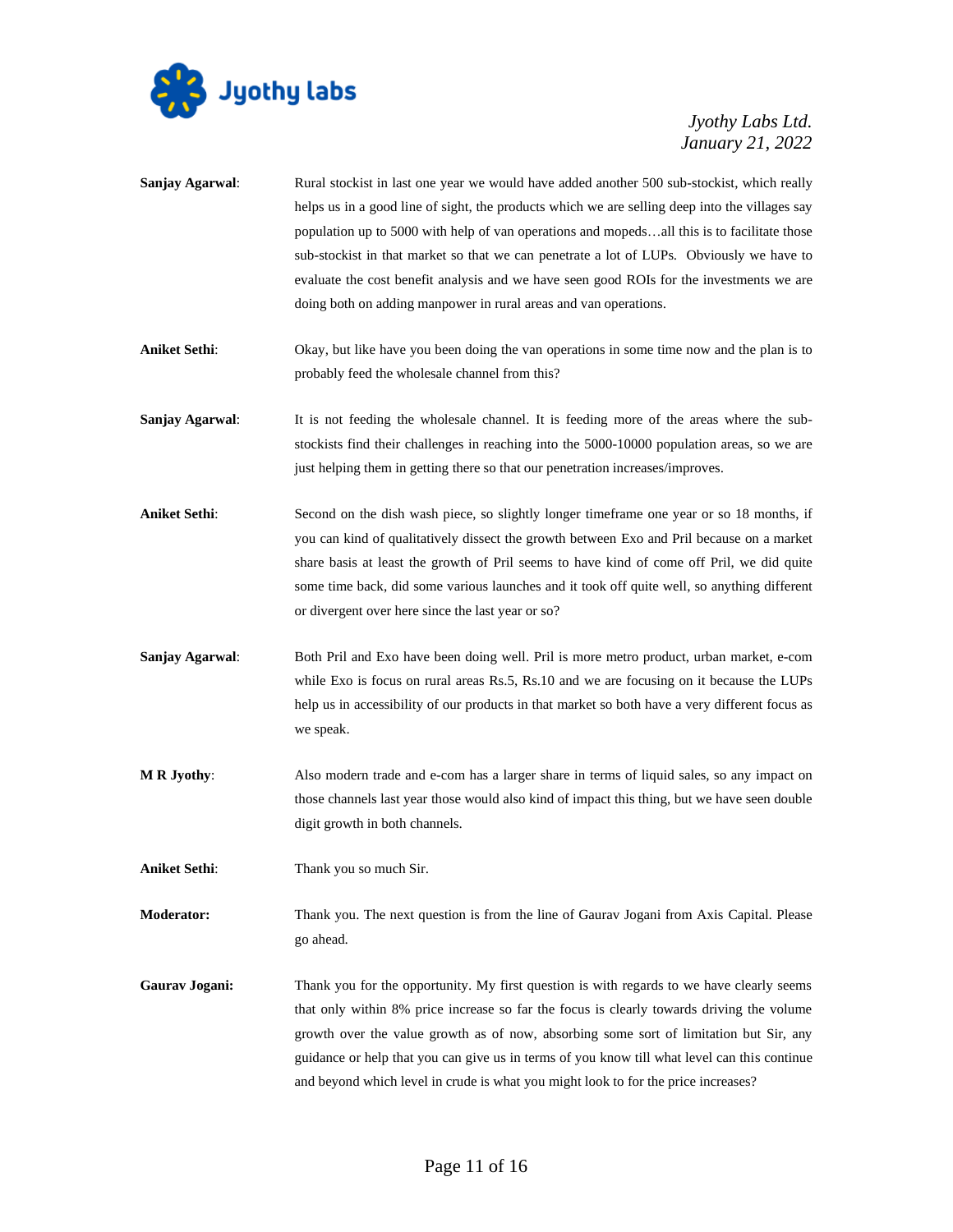

| Sanjay Agarwal:   | As I said earlier the focus is to improve the margins. we have been doing very good on<br>topline, market share, increasing our media spends is giving us good return on investments.<br>Now on the margin side as we focus on it to improve it, internally we want to be back to<br>15% EBITDA margin as early as possible and given where we are today and you know<br>seeing some of the key raw metal prices still going up it is difficult to give you a timeframe<br>in which we will be there but all our efforts are there to get back to that margin profile soon.                                                                                                                                                                  |
|-------------------|----------------------------------------------------------------------------------------------------------------------------------------------------------------------------------------------------------------------------------------------------------------------------------------------------------------------------------------------------------------------------------------------------------------------------------------------------------------------------------------------------------------------------------------------------------------------------------------------------------------------------------------------------------------------------------------------------------------------------------------------|
| Gaurav Jogani:    | I understand that. Sir in terms of the HI piece again you know it is very heartening that to<br>see that you now have reached the double digit mark in terms of the LV machine but could<br>you help how the incense sticks are there now have they come back and how is the market<br>overall growing for the HI segment?                                                                                                                                                                                                                                                                                                                                                                                                                   |
| Sanjay Agarwal:   | Incense sticks obviously has been there for a period of time it had come down because<br>illegal manufacturers could not produce during the peak of COVID. They are back now. As<br>an association we have been taking lot of measures to bring them down. It is not growing at<br>the same pace what one had seen two years back, but they are very much there. It is<br>unfortunate. the growth rates for HI products are good, there are very limited players who<br>are there in HI and mosquitoes are not going anywhere so we believe that a good double<br>digit growth is possible in this category and for us the focus is on liquid side of it and which<br>as you said that we are doing well, we will continue to focus on that. |
| Gaurav Jogani:    | Thank you. That is all from me.                                                                                                                                                                                                                                                                                                                                                                                                                                                                                                                                                                                                                                                                                                              |
| Moderator:        | Thank you. The next question is from the line of Zaki Abbas Nasir from Nasir Investment.<br>Please go ahead.                                                                                                                                                                                                                                                                                                                                                                                                                                                                                                                                                                                                                                 |
| Zaki Abbas Nasir: | My two questions are that we have seen our growth on the revenue from over December<br>last year Sir how much would you attribute this to the inflationary aspect and how much to<br>the volume aspect? That is my question number one. And also the segment of dishwasher<br>detergent are you planning to enter it because that is of course as of now it remains a<br>premium segment but it may be a large segment later on and Sir what is the cash balance on<br>the book? Thank you.                                                                                                                                                                                                                                                  |
| Sanjay Agarwal:   | Volume for this quarter has been around 7% and I did not get your second question which<br>dish wash product are you saying that we need to?                                                                                                                                                                                                                                                                                                                                                                                                                                                                                                                                                                                                 |
| Zaki Abbas Nasir: | That is the dishwasher tablets and dishwasher detergent. I mean.                                                                                                                                                                                                                                                                                                                                                                                                                                                                                                                                                                                                                                                                             |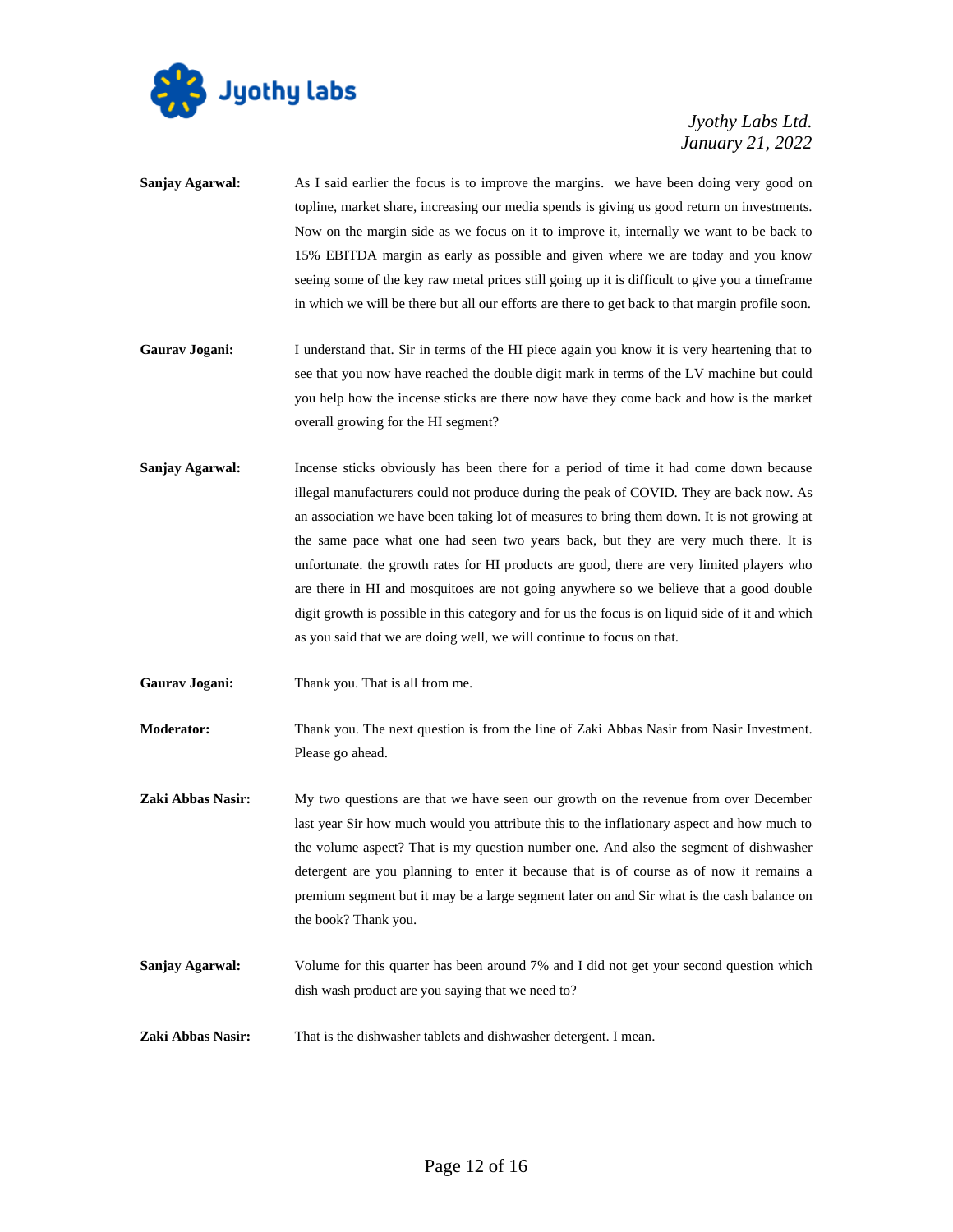

- **M. R Jyothy:** The dishwasher penetration for India so far would be very negligible once you know we start seeing a great momentum then we will also be entering there right now it is not our focus.
- **Zaki Abbas Nasir:** That that is not on the agenda right now?
- **M. R Jyothy:** Not right now.

**Zaki Abbas Nasir:** What about the cash balance on books? What could it be as of now?

**Sanjay Agarwal:** As of now it is around 60 Crores to 70 Crores.

**Zaki Abbas Nasir:** I think we again met positive only two quarters back right?

- Sanjay Agarwal: Correct Sir.
- **Zaki Abbas Nasir:** Thanks a lot and can I just add a small question. See what is your feel on the inflation on the raw materials front? How do you see it panning out because maybe these things are just not sustainable the way cost rate is going up, the way labsa is going up I mean what feel do you get; do you think maybe after this quarter you should see a normalized price?
- **Sanjay Agarwal:** Sir, all of us who have been in the business obviously it has surprised everybody. Now we have to be patient and we have to continue the business, as you would be observing Brent crude has touched \$88, the way it has gone up we do not know, nobody can guess where it will, whether it will come down in a rush or whether it will remain there. So difficult to predict, but I think the input inflation index expected to flatten now, at least for a while and we do not think it should sharply go up as what we had seen in the past, but we all can be surprised.
- Zaki Abbas Nasir: Thanks a lot and best wishes for the next quarter. Thank you.

**Moderator:** Thank you. We have the next question from the line of Faizal Hawa from HG Hawa & Company. Please go ahead.

- **Faizal Hawa:** Why are we not taking up the rural distributors or B2B with like you know elastic run or even Udaan or even Moglix to really ramp up the distribution much faster and are we doing any steps to revitalize our brand?
- **Sanjay Agarwal:** As a business house we work with all of them whether it is Udaan and all other names which you mentioned and we work with them on a good parity with our general trade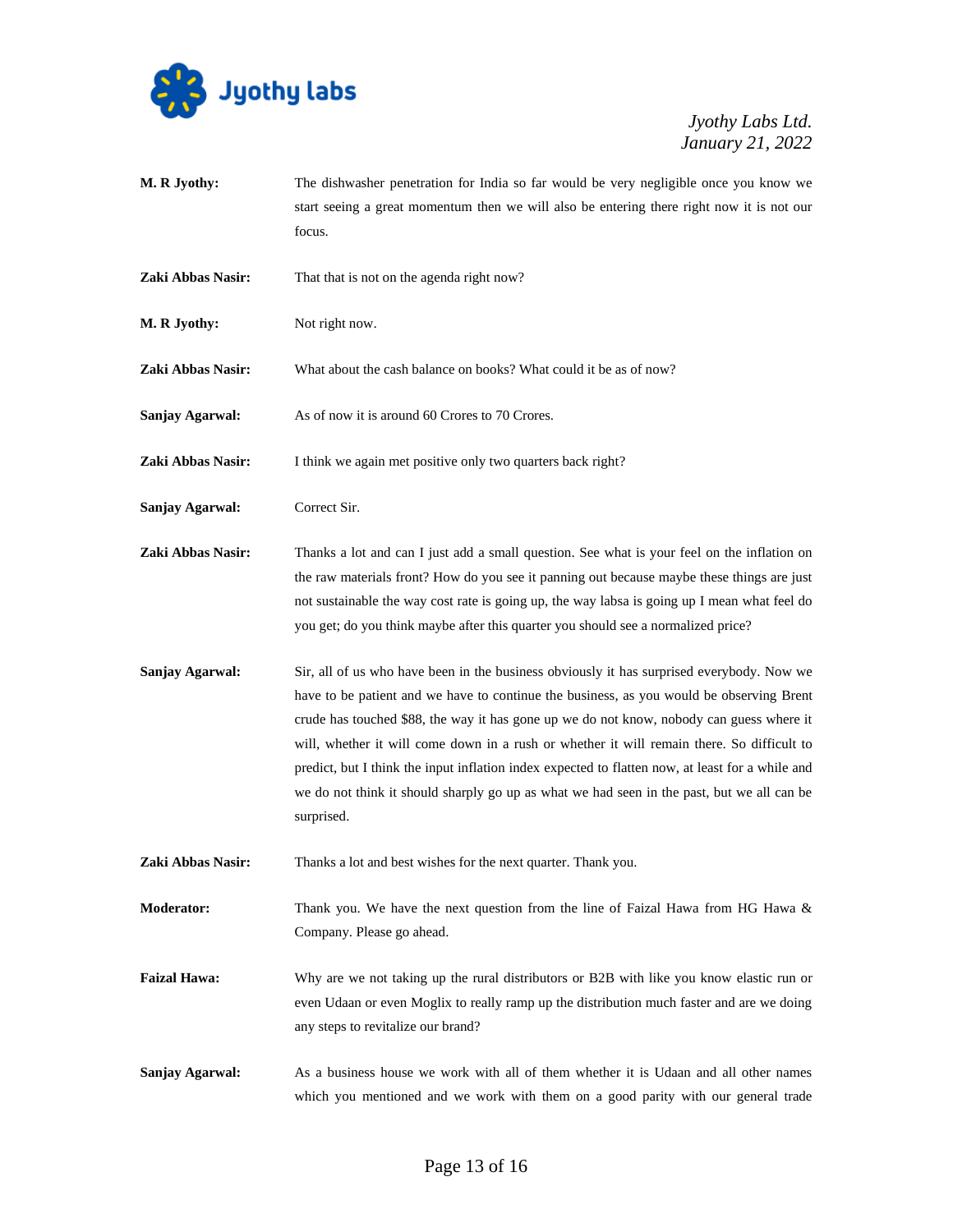

distributors so it is nothing like that we do not work with any one particular or we work heavily with one of these alternate distribution channels so like how we would focus on general trade, we have business partners which includes all the other alternative channels and we have been doing normal business with them and so we are working with all of them.

- **Faizal Hawa:** I was talking more in terms of a rural based focus like you know Elastic Run you know they are like going to towns which are even less than 5000 people in a village.
- **Sanjay Agarwal:** There is definitely no reason for us not to work if we see a value in that but having said that it is always better that we focus on our own and as Jyothy just mentioned we have crossed a million retail outlets on a direct coverage basis. A lot of focus for us has been done in the rural market which I just mentioned again 500 plus sub stockists we have added, we have added on a company wise basis around 300 odd people on the ground. Unless we are doing it direct, it will not lead into any sustainable growth so while we work with all of them we will have to follow both the approaches which makes sense for us.
- **Faizal Hawa:** My question was more towards B2B distributors not through E-com?
- **Sanjay Agarwal:** We are not against any B2B distributors. We are working as normal industry would work. We are working with all of them and we have good relationship with them as well. I hope that answers your question?
- Faizal Hawa: Thank you.
- **Moderator:** Thank you. We have the next question from the line of Anurag Jain, an investor. Please go ahead.
- **Anurag Jain:** Good afternoon. I have two questions first question is what are the R&D expenses during the quarter and nine month period and my second question is if you can throw some light on the new product launches expected in next 12 months, you may you know disclose whatever you are comfortable with?
- **Sanjay Agarwal:** Sir R&D is the backbone of our company. We are a homegrown company and all the products which you see are differentiated products. They all come from our research. We we do not disclose a number to the R&D percentage which we spend. It is a part and parcel of our business that we have to focus on R&D and keep innovating products which add value to to the consumers.

In terms of the innovation pipeline, well every quarter we talk about it. last quarter we had Ujala Liquid Detergent, Jyothy just mentioned that yesterday we had the Henko Liquid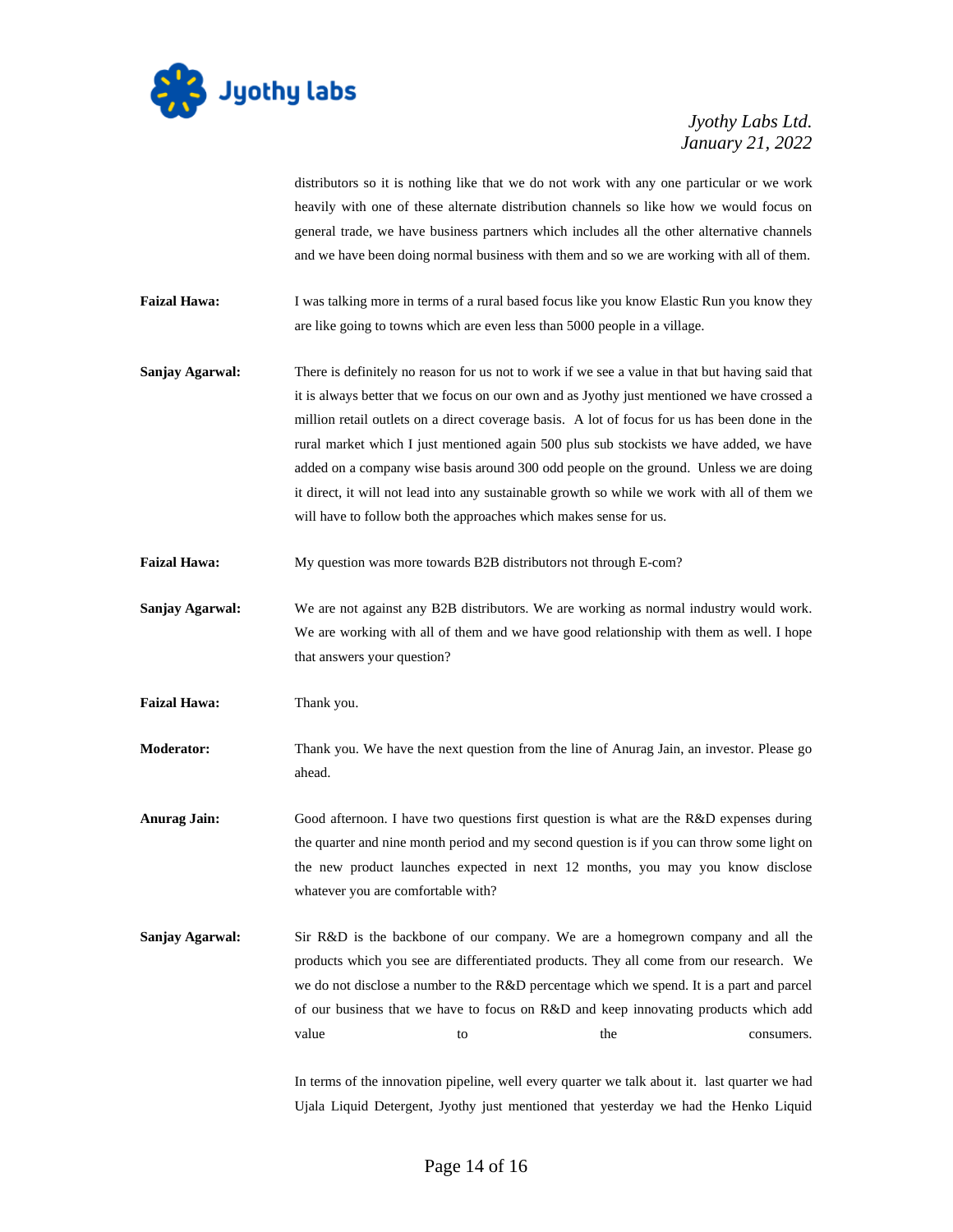

Detergent launch so this is a continuous journey. We will introduce products in the market where we see a long-term growth and which strengthens our overall brand equity. So those will continue to happen and we have a decent pipeline on innovation which we will keep seeing over a period of time.

- **Anurag Jain:** If i may ask like Henko Liquid Detergent it has been launched in which markets?
- **M. R Jyothy:** It is in the south markets.
- **Anurag Jain:** Thank you Madam.

**Moderator:** We have the next question from the line of Alok an investor. Please go ahead.

- **Alok:** Thanks for taking my question. First of all I would like to know like is it possible for us to give a breakup of what would be the contribution of Henko detergent to our total topline?
- **Sanjay Agarwal:** It is around Rs 200 crore plus and it has been doing well.

**Alok:** The next thing would be not kind of a question but as a as a general observation like I basically come from this category C towns now when we visit the modern retail stores here I literally find it very difficult to spot a Henko detergent on the shelf off Big Bazaar's and Reliance Retail, which are available in my hometown, so like when we compare it with the other competitors it is like their products are fairly nicely available on the shelf so is it kind of like do we really need to promote the products for larger visibility so that it puts up features of the sales.

**Sanjay Agarwal:** We do business with Big Bazaar and Reliance Retail and others. So, definitely in your hometown it will be a good opportunity for us to be present and make sure our products are available. which place do you live in Sir if I can ask you?

**Alok:** Basically I am from Jharkhand. I reside in Ranchi. So prior to that I moved back to Ranchi in 2019, prior to that I was in Bengaluru, so I have seen the same observation in Bengaluru itself when we used to visit D-Marts or Reliance Retails or you know hypermarkets like it was really difficult for me to find out where exactly is the product located because the product is far good in quality, the output is amazing, but you know if I go I am searching for the product if it is not available I cannot reach it out in a modern retail store, I can move on to a substitute so which I believe might be affecting our topline for Henko.

**Sanjay Agarwal:** Sure Sir. first of all thank you for complimenting about the product. Yes definitely it is one of the best products and I am sure it will be there in your next trips to Ranchi. Otherwise